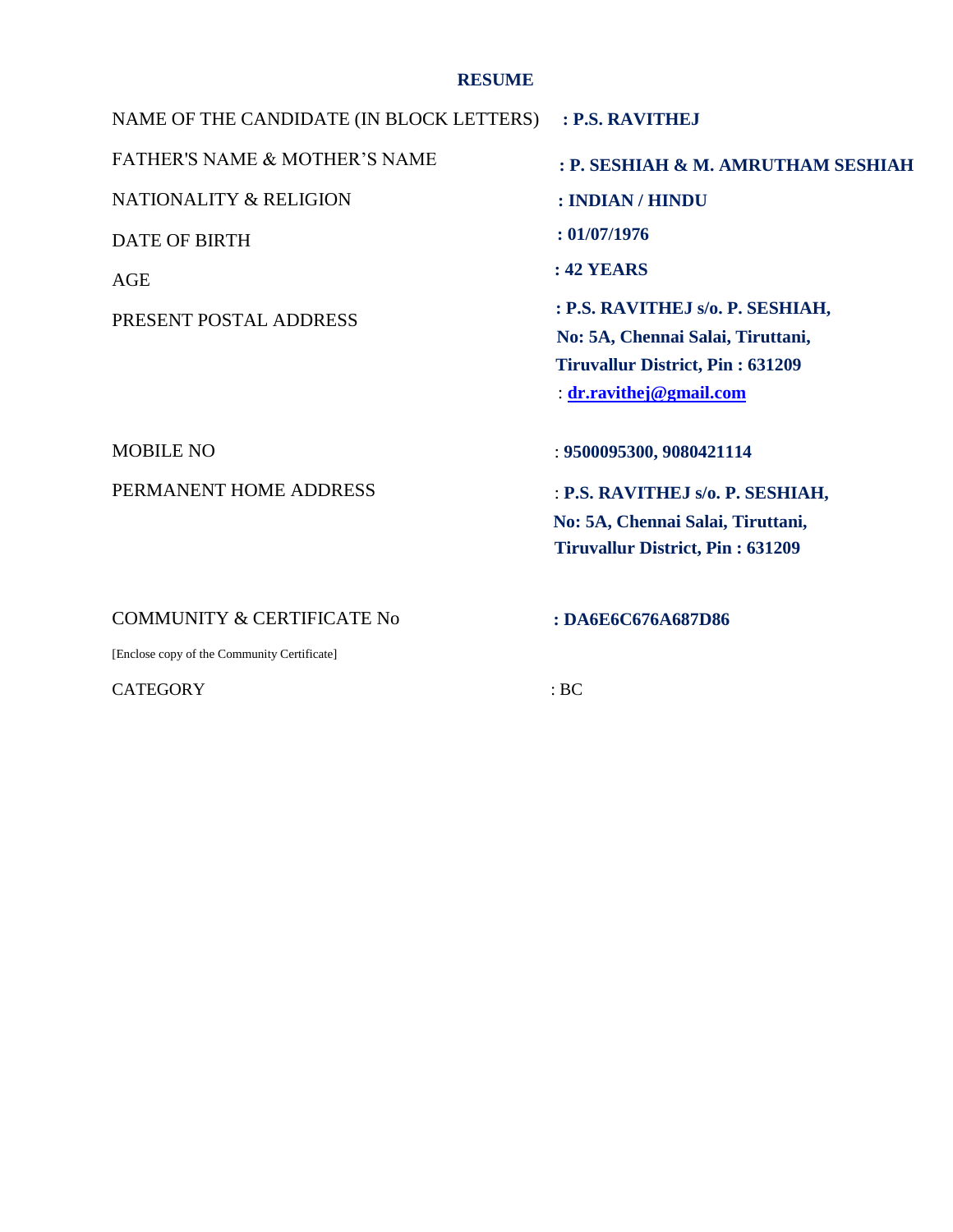| Sr.<br>No. | <b>EXAMINATION</b><br><b>PASSED</b>                                    | <b>COURSE</b>                                                     | <b>UNIVERSITY</b><br>/BOARD                         | <b>MARKS</b><br><b>OBTAINED</b><br>/TOTAL<br><b>MARKS</b> | <b>DIVISION/</b><br><b>PERCENTAG</b> | <b>MEDIUM</b><br>OF<br><b>INSTRUCTION</b> | <b>CGPA (IF</b><br><b>GRADING IS</b><br><b>APPLICABLE</b> ) | YEAR AND<br><b>MONTH OF</b><br><b>PASSING</b> |
|------------|------------------------------------------------------------------------|-------------------------------------------------------------------|-----------------------------------------------------|-----------------------------------------------------------|--------------------------------------|-------------------------------------------|-------------------------------------------------------------|-----------------------------------------------|
| (1)        | <b>MATRIC</b> /<br>$10 + 27$<br><b>EQUIVALENT</b>                      | 10 <sub>th</sub><br>$+2$                                          | <b>State Board</b><br><b>State Board</b>            | 225<br>684                                                | 45.00 %<br>57.00 %                   | Tamil<br>Tamil                            | N <sub>O</sub><br>N <sub>O</sub>                            | 1991<br>1993                                  |
| (2)        | <b>UG DEGREE</b>                                                       | <b>B.COM (CS)</b>                                                 | <b>UNIVERSITY</b><br><b>OF MADRAS</b>               | 609                                                       | 55.50 %                              | <b>ENGLISH</b>                            | N <sub>O</sub>                                              | 1996                                          |
| (3)        | <b>PG DEGREE</b>                                                       | <b>MBA</b>                                                        | <b>UNIVERSITY</b><br><b>OF MADRAS</b>               | 1254                                                      | 57.00 %                              | <b>ENGLISH</b>                            | N <sub>O</sub>                                              | 1999                                          |
| (4)        | M.PHIL./<br><b>EQUIVALENT</b>                                          | <b>M.Phil</b><br><b>Management</b>                                | Alagappa<br>university                              | 239                                                       | 59.75 %                              | English                                   | N <sub>o</sub>                                              | $Nov -$<br>2008                               |
| (5)        | Ph.D.                                                                  | <b>Ph.D. BUSINESS</b><br><b>ADMIN-LABOUR</b><br><b>MANAGEMENT</b> | <b>UNIVERSITY</b><br><b>OF MADRAS</b>               | <b>NA</b>                                                 | <b>NA</b>                            | <b>ENGLISH</b>                            | N <sub>O</sub>                                              | $Oct -$<br>2013                               |
| (6)        | <b>ANY OTHER</b><br><b>QUALIFICATION</b>                               | <b>M.COM</b><br><b>COMMERCE</b>                                   | <b>IDE</b><br><b>UNIVERSITY</b><br><b>OF MADRAS</b> | 563                                                       | 56.30 %                              | English                                   | N <sub>o</sub>                                              | May -<br>2013                                 |
| (7)        | NET/SLET/<br><b>SIMILAR TEST</b><br><b>ACCREDITED</b><br><b>BY UGC</b> | <b>NA</b>                                                         | <b>NA</b>                                           | <b>NA</b>                                                 | <b>NA</b>                            | <b>NA</b>                                 | <b>NA</b>                                                   | <b>NA</b>                                     |

CHRONOLOGICAL LIST OF THE TEACHING EXPERIENCE (INCLUDING THE CURRENT POSITION / EMPLOYMENT)

|                                                                         | <b>DESIGNATION</b>                   | PERIOD OF EXPERIENCE                               |                                            |                                                                        |                                            |                                      |  |
|-------------------------------------------------------------------------|--------------------------------------|----------------------------------------------------|--------------------------------------------|------------------------------------------------------------------------|--------------------------------------------|--------------------------------------|--|
| <b>NAME AND ADDRESS OF</b><br><b>THE EMPLOYERS</b>                      |                                      | <b>FROM</b><br><b>(DATE OF</b><br><b>JOINING</b> ) | <b>TO (DATE)</b><br>OF<br><b>LEAVING</b> ) | <b>NO. OF YEARS /</b><br><b>MONTHS (AS ON</b><br>THE DATE OF<br>ADVT.) | <b>NATURE OF</b><br>WORK/<br><b>DUTIES</b> | <b>REASONS FOR</b><br><b>LEAVING</b> |  |
| <b>ARAKONAM ARTS AND</b><br><b>SCIENCE COLLEGE.</b><br><b>ARAKKONAM</b> | <b>ASSISTANT</b><br><b>PROFESSOR</b> | 11/06/2001                                         | 31/05/2003                                 | <b>TWO YEARS</b>                                                       | <b>LECTURER</b>                            | <b>TRANSFER</b>                      |  |
| <b>HINDU COLLEGE.</b><br><b>CHENNAI</b>                                 | <b>ASSISTANT</b><br><b>PROFESSOR</b> | 04/06/2003                                         | 27/10/2004                                 | <b>ONE YEAR - FOUR</b><br><b>MONTHS</b>                                | <b>LECTURER</b>                            | <b>TRANSFER</b>                      |  |
| <b>APOLLO ARTS AND</b><br><b>SCICENCE</b><br><b>COLLEGE.CHENNAI</b>     | <b>ASSISTANT</b><br><b>PROFESSOR</b> | 19/01/2005                                         | 05/06/2006                                 | ONE YEAR $-6$<br><b>MONTHS</b>                                         | <b>LECTURER</b>                            | <b>HIGHER</b><br><b>EDUCATION</b>    |  |
| <b>MAR GERGORIOS ARTS</b><br><b>AND SCIENCE COLLEGE</b>                 | <b>ASSISTANT</b><br><b>PROFESSOR</b> | 14/06/2010                                         | 31/05/2014                                 | <b>FOUR YEARS</b>                                                      | <b>LECTURER</b>                            | <b>PERSONAL</b>                      |  |
| <b>DG VAISHNAV COLLEGE</b><br><b>CHENNAI</b>                            | <b>ASSISTANT</b><br><b>PROFESSOR</b> | 05/08/2014                                         | <b>TILL DATE</b>                           | <b>FOUR YEARS</b>                                                      | <b>LECTURER</b>                            |                                      |  |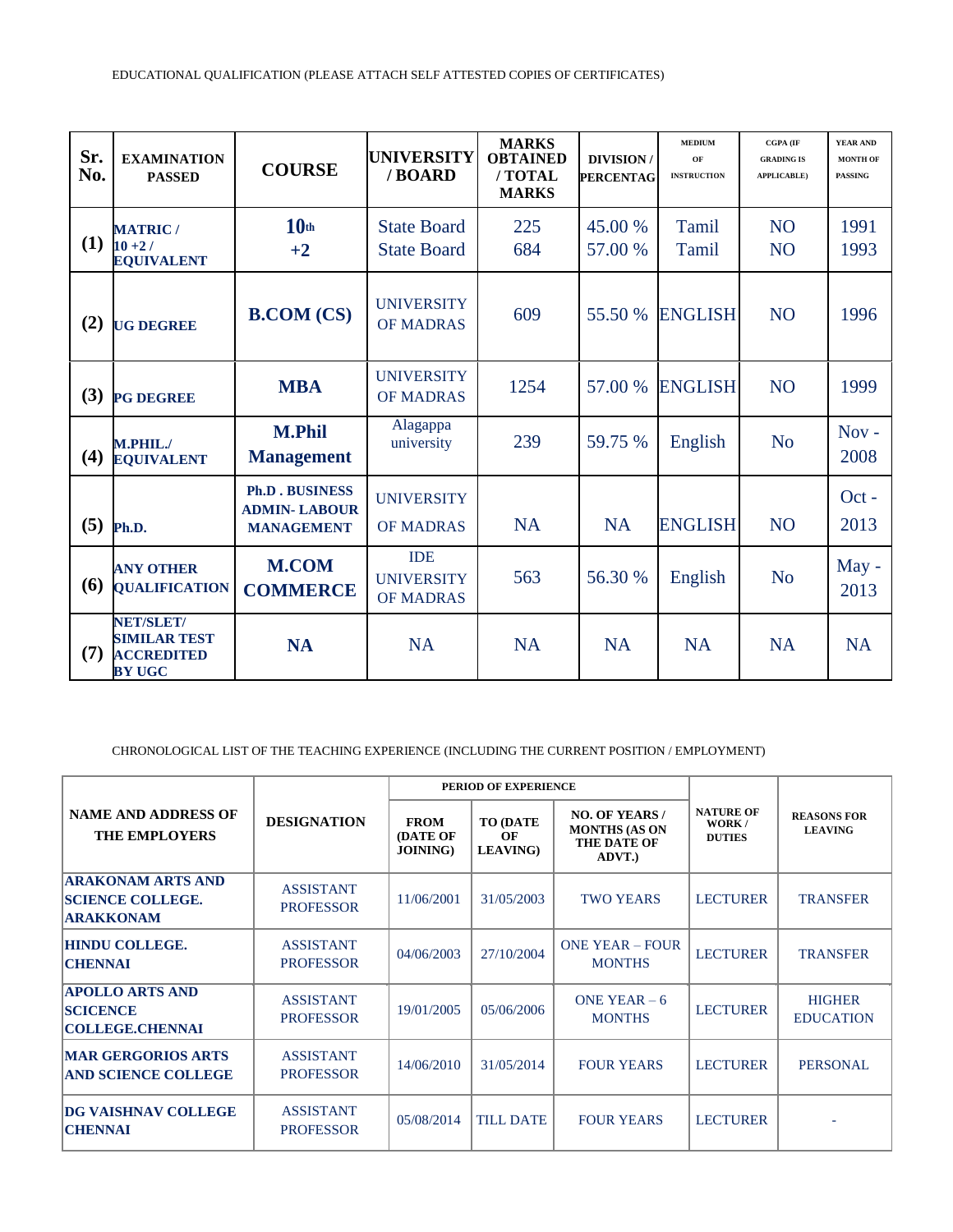### PERIOD OF TEACHING EXPERIENCE

POST GRADUATE CLASSES : **NIL**

GRADUATE CLASSES : **13 YERS**

EXPERIENCE OF SUPERVISING RESEARCH

- (I) M.PHIL: **NIL** Guidance **NIL** Guided **NIL** Guiding **NIL**
- (II) Ph.D. : **NIL** Guidance **NIL** Guided **NIL** Guiding **NIL**

ANY OTHER : **NIL**

PUBLISHED PAPERS IN REFEREED/REVIEWED JOURNALS/FULL PAPERS IN CONFERENCE PROCEEDINGS ONLY.

| SR.<br>NO. | TITLE WITH PAGE NO.                                                                                                | <b>JOURNAL/CONFERENCE</b><br><b>PROCEEDINGS</b>                 | <b>ISSN/ISBN NO.</b>    | <b>WHETHER PEER</b><br>REVIEWED.<br><b>IMPACT FACTOR</b> | <b>WHETHER YOU ARE FIRST/</b><br><b>PRINCIPAL</b><br><b>CORRESPONDING</b><br><b>AUTHOR/SUPERVISOR/ MENTOR</b> |
|------------|--------------------------------------------------------------------------------------------------------------------|-----------------------------------------------------------------|-------------------------|----------------------------------------------------------|---------------------------------------------------------------------------------------------------------------|
|            | <b>FACTORS INFLUENCING</b><br>RELATIONSHIP COMMITMENT,<br><b>AND JOB COMMITMENT IN</b><br><b>PUBLIC SECTOR GIC</b> | <b>PARIPEX – INDIAN</b><br><b>JOURNAL OF</b><br><b>REASERCH</b> | $ISSN - 2250 -$<br>1991 | NO                                                       | <b>FIRST AUTHOR</b>                                                                                           |

#### BOOKS, CHAPTERS IN BOOKS

| SR.<br>NO. | <b>TITLE</b> | <b>TYPE OF BOOK</b><br>(TEXT/REFERENCE) | <b>ISSN/ISBN NO.</b><br><b>AND</b><br><b>PUBLISHER</b> | <b>WHETHER PEER</b><br><b>REVIEWED</b> | NO. OF<br><b>AUTHORS</b> |
|------------|--------------|-----------------------------------------|--------------------------------------------------------|----------------------------------------|--------------------------|
|            | <b>NIL</b>   | <b>NIL</b>                              | <b>NIL</b>                                             | NIL                                    | <b>NIL</b>               |

#### CONFERNCES/SEMINARS/WORKSHOPS ORGANISED

| SR.<br>NO.     | <b>NAME DEPT.</b>                                                                  | <b>YEAR</b> | NATIONAL/<br><b>INTERNATIONAL</b> | <b>NAME OF</b><br><b>CONFERENCE/</b><br><b>SEMINAR</b>     | <b>ORGANISORS</b>                                              |
|----------------|------------------------------------------------------------------------------------|-------------|-----------------------------------|------------------------------------------------------------|----------------------------------------------------------------|
|                | DEPT OF MANAGEMENT<br><b>STUDIES, DR. MGR</b><br><b>UNIVERSITY</b>                 | 2011        | <b>INTERNATIONAL</b>              | <b>OUALITY MANAGEMENT</b><br><b>SYSTEM</b>                 | DR. MGR EDUCATIONAL<br><b>AND RESEARCH INSTITUTE</b><br>& NIOR |
| $\overline{2}$ | <b>DEPT OF MANAGEMENT</b><br><b>STUDIES, EASWARI</b><br><b>ENGINEERING COLLEGE</b> | 2012        | <b>NATIONAL</b>                   | <b>STRATEGIES FOR SUSTAINING</b><br><b>ECONOMIC GROWTH</b> | <b>SRM &amp; AICTE</b>                                         |
| 3              | <b>IQAC</b>                                                                        | 2016        | <b>NATIONAL</b>                   | <b>FACULTY DEVELOPMENT</b><br><b>PROGRAMME</b>             | DG VAISHNAV COLLEGE                                            |
| $\overline{4}$ | <b>VRS &amp; YRN COLLEGE</b>                                                       | 2017        | <b>NATIONAL</b>                   | <b>CHANGING SCENARIO IN</b><br><b>HIGHER EDUCATION</b>     | <b>VRS &amp; YRN COLLEGE</b>                                   |